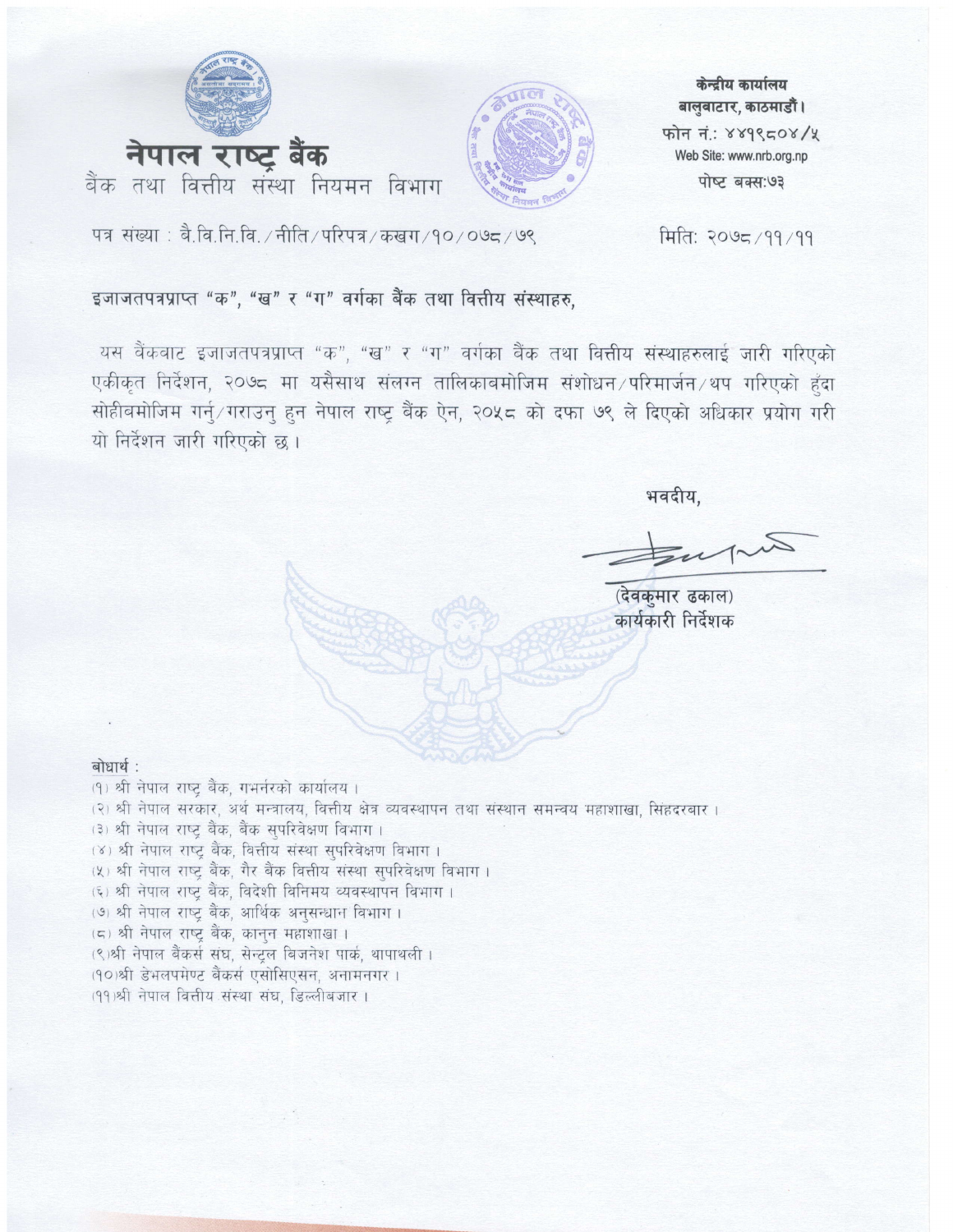

| क.स.            | इ.प्रा.निर्देशन<br>नं.                                                                                                 | एकीकृत निर्देशन २०७८ मा भएको विद्यमान ब्यवस्था                                                                                                                                                                                                                                                                                                                                                                                                                                               | एकीकृत निर्देशन २०७८ को संशोधित∕परिमार्जित∕नयाँ थप ब्यवस्था                                                                                                                                                                                                                                                                                                                                                                                                           |
|-----------------|------------------------------------------------------------------------------------------------------------------------|----------------------------------------------------------------------------------------------------------------------------------------------------------------------------------------------------------------------------------------------------------------------------------------------------------------------------------------------------------------------------------------------------------------------------------------------------------------------------------------------|-----------------------------------------------------------------------------------------------------------------------------------------------------------------------------------------------------------------------------------------------------------------------------------------------------------------------------------------------------------------------------------------------------------------------------------------------------------------------|
| 9.              | Capital<br>Adequacy<br>Framework<br>2015/2007<br>को 3 को 3.3<br>को e को 1<br>मा संशोधन।*                               | <i>Product criteria:</i> - The exposure takes the form of any<br>$\bullet$<br>of the following:<br>Revolving credits and lines of credit, (including<br>overdraft, hypothecation etc.)<br>Term loans and leases (e.g. hire purchase, auto loans<br>and leases, student and educational loans) and,<br>Small business facilities and commitments,<br>Deprived sector loans up to a threshold of Rs.10<br>million (Ten Million only)                                                           | <i>Product criteria:</i> - The exposure takes the form of any of<br>the following:<br>Revolving credits and lines of credit, (including<br>business overdraft, hypothecation etc.)<br>Term loans and leases (e.g. hire purchase (except<br>personal), auto loans (except personal) and leases,<br>student and educational loans) and,<br>Small business facilities and commitments,<br>Deprived sector loans up to a threshold of Rs.10<br>million (Ten Million only) |
| $\mathcal{R}$ . | Capital<br>Adequacy<br>Framework<br>2015/2007<br>को 3 को 3.3<br>को g को 1मा<br>संशोधन ।*                               | Claims secured by commercial real estate<br>Claims secured by mortgages on commercial real<br>1.<br>estate, except past due, shall be risk-weighed at 100%.<br>Commercial real estate hereby refers to mortgage of<br>buildings, retail<br>space,<br>multi-purpose<br>Office<br>multi-family<br>commercial premises,<br>residential<br>multi-tenanted<br>commercial premises,<br>buildings,<br>industrial or warehouse space, hotels, land acquisition,<br>development and construction etc. | Claims secured by commercial real estate<br>Claims secured by mortgages on commercial real estate,<br>1.<br>except past due, shall be risk-weighed at 100%.<br>Commercial real estate hereby refers to mortgage of<br>Office buildings, retail space, multi-purpose commercial<br>premises, multi-family residential buildings, multi-<br>tenanted commercial premises, industrial or warehouse<br>space, hotels and construction etc.                                |
| $\mathcal{R}$ . | Capital<br>Adequacy<br>Framework<br>2015/2007<br>को 3 को 3.3<br>को I मा<br>रहेको High<br><b>Risk Claims</b><br>मा थप।* | हाल नभएको ।                                                                                                                                                                                                                                                                                                                                                                                                                                                                                  | 6. Personal Overdraft Loans shall attract risk weight<br>of 150%<br>7. Personal Hire purchase/Personal Auto loans shall<br>attract risk weight of 150%<br>Real Estate loans for land acquisition and<br>8.<br>development shall attract risk weight of 150%<br>Lending against shares shall attract risk weight of<br>9.<br>150%                                                                                                                                      |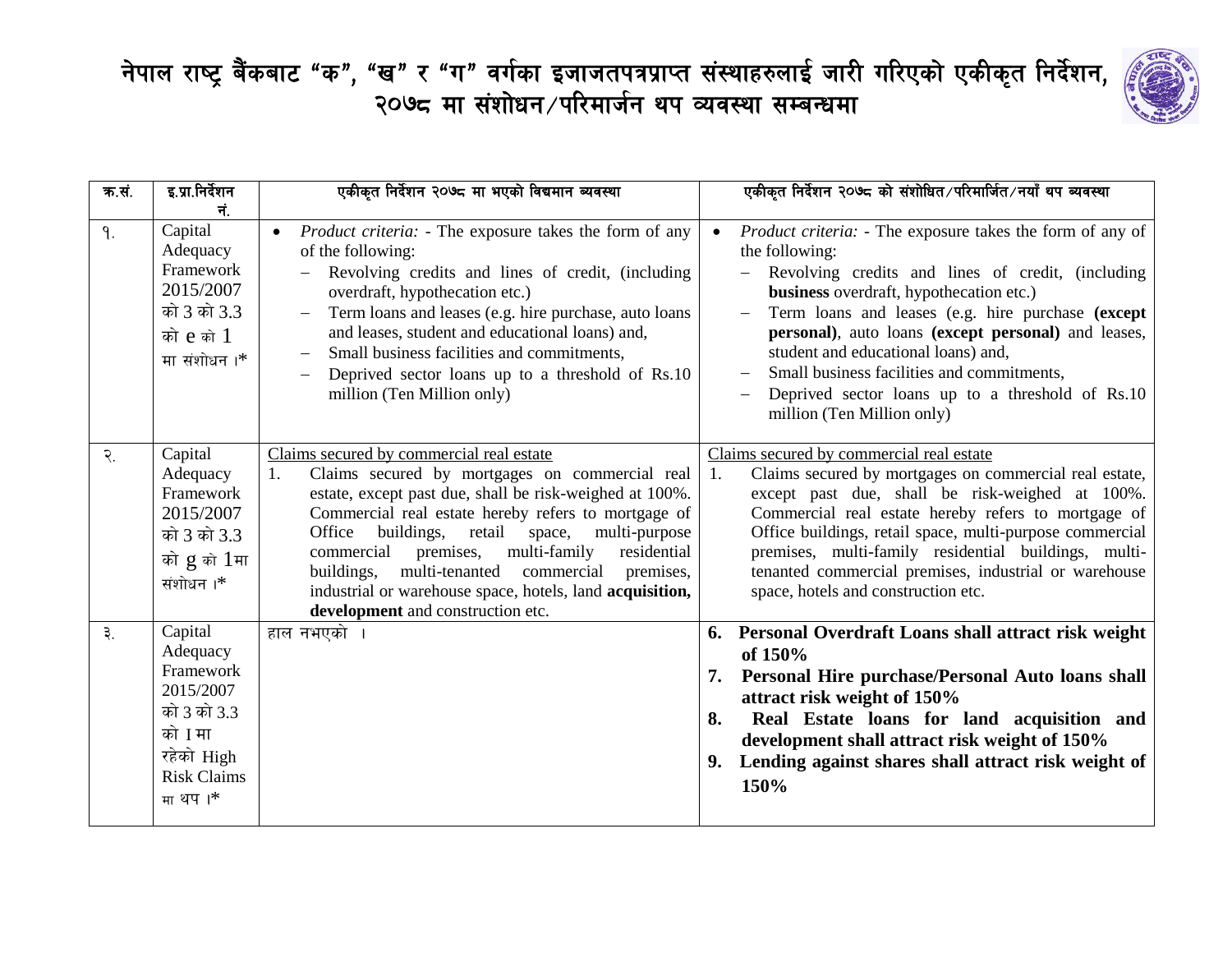

| $X_{1}$ | Capital<br>Adequacy<br>Framework<br>2015 को घ<br>को 3.3 को J<br>मा रहेको को<br>$1(h)$ को<br>बिद्यमान<br>व्यवस्था हटाई<br>नयाँ व्यवस्था<br>थप । * | Lending against securities (bonds and shares) shall<br>attract risk weight of 100%                                                                                                                                                                                                                                                                                                                                                                                                                                                                                                                                                                                                                                                                                                           | h. Trust Receipt Loans for Trading Firms shall attract<br>risk weight of 120%                                                                                                                                                                                                                                                                                                                                                                                                                                                                                                                                                                                                                                                                                                                     |
|---------|--------------------------------------------------------------------------------------------------------------------------------------------------|----------------------------------------------------------------------------------------------------------------------------------------------------------------------------------------------------------------------------------------------------------------------------------------------------------------------------------------------------------------------------------------------------------------------------------------------------------------------------------------------------------------------------------------------------------------------------------------------------------------------------------------------------------------------------------------------------------------------------------------------------------------------------------------------|---------------------------------------------------------------------------------------------------------------------------------------------------------------------------------------------------------------------------------------------------------------------------------------------------------------------------------------------------------------------------------------------------------------------------------------------------------------------------------------------------------------------------------------------------------------------------------------------------------------------------------------------------------------------------------------------------------------------------------------------------------------------------------------------------|
| 义.      | इ.प्रा.निर्देशन<br>नं. २ को<br>बुँदा २९ मा<br>संशोधन ।                                                                                           | यस सम्बन्धमा, वातावरण संरक्षण ऐन, २०७६, वातावरण<br>ख)<br>संरक्षण नियमावली, २०७६, श्रम ऐन, २०७४ तथा अन्य<br>प्रचलित कानुनमा भएका व्यवस्थाका साथै बैंकबाट जारी<br>Guideline On Environmental & Social Risk<br>Management (ESRM) For Banks And Financial<br>Institution, 2018 को पालना हुनेगरी इजाजतपत्र प्राप्त<br>संस्थाले आवश्यक नीति तर्जुमा गरी मार्गदर्शनले उल्लेख गरे<br>अनुसारका वातावरण तथा सामाजिक सामाजिक जोखिम<br>समेतको विश्लेषण गरी कर्जा मूल्यांकन गर्ने र सोही बमोजिम<br>अनुगमन तथा रिपोर्टिङ गर्ने व्यवस्था गर्नु पर्नेछ ।<br>Guideline On Environmental & Social Risk<br>(T)<br>Management (ESRM) For Banks And Financial<br>Institution, 2018 को अनुसूची ११ बमोजिमको प्रतिबेदन<br>आर्थिक वर्ष समाप्त भएको ३० दिन भित्र सम्बन्धित<br>सुपरिबेक्षण विभागमा पेश गरिसक्नुपर्नेछ । | यस सम्बन्धमा, वातावरण संरक्षण ऐन, २०७६, वातावरण संरक्षण<br>ख)<br>नियमावली, <b>२०७७</b> , श्रम ऐन, २०७४ तथा अन्य प्रचलित<br>कानुनमा भएका व्यवस्थाका साथै बैंकबाट जारी Guideline On<br>Environmental & Social Risk Management (ESRM)<br>For Banks And Financial Institution, 2022 को पालना<br>हुनेगरी इजाजतपत्र प्राप्त संस्थाले आवश्यक नीति तर्जुमा गरी<br>मार्गदर्शनले उल्लेख गरे अनुसारका वातावरण तथा सामाजिक<br>सामाजिक जोखिम समेतको विश्लेषण गरी कर्जा मूल्यांकन गर्ने र<br>सोही बमोजिम अनुगमन तथा रिपोर्टिङ गर्ने व्यवस्था गर्न् पर्नेछ ।<br>Guideline On Environmental & Social Risk<br>(T)<br>Management (ESRM) For Banks And Financial<br>Institution, 2022 को अनुसूची ११ बमोजिमको प्रतिबेदन<br>आर्थिक वर्ष समाप्त भएको ३० दिन भित्र सम्बन्धित सुपरिबेक्षण<br>विभागमा पेश गरिसक्नुपर्नेछ । |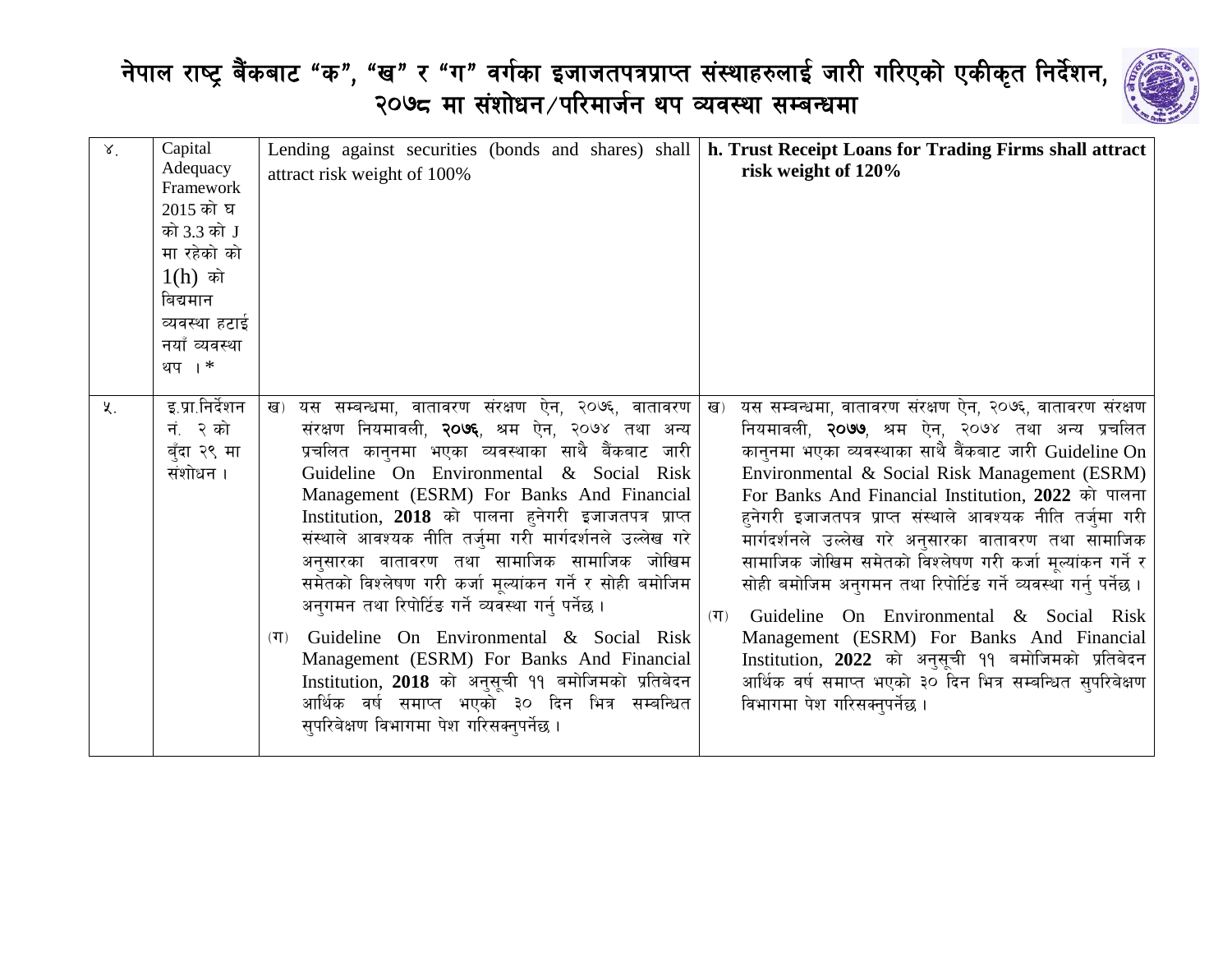

| ६.            |                     | इ.प्रा.निर्देशन   २. कर्जा नोक्सानी व्यवस्था                        | २. कर्जा नोक्सानी व्यवस्था                                                 |
|---------------|---------------------|---------------------------------------------------------------------|----------------------------------------------------------------------------|
|               | नं. ७ को            | निरीक्षण प्रतिवेदन मार्फत थप कर्जा नोक्सानी व्यवस्था गर्ने निर्देशन | निरीक्षण प्रतिवेदन मार्फत थप कर्जा नोक्सानी व्यवस्था गर्ने निर्देशन        |
|               | बुँदा २ मा          | प्राप्त भएमा चाल् त्रैमासिक हिसाबमा थप कर्जा नोक्सानी व्यवस्था      | प्राप्त भएमा चालु त्रैमासिक हिसाबमा थप कर्जा नोक्सानी व्यवस्था             |
|               | संशोधन ।            | गरी सोको जानकारी यस बैंकमा दिनु पर्नेछ ।                            | गरी सोको जानकारी यस बैंकमा दिनु पर्नेछ । <b>तर, निर्देशन प्राप्त हुँदा</b> |
|               |                     |                                                                     | बैंक तथा वित्तीय संस्थाको पछिल्लो त्रयमासीक र⁄वा वार्षिक वित्तीय           |
|               |                     |                                                                     | विवरण प्रकाशन नभएको भएमा निर्देशन अनुसार नोक्सानी व्यवस्था                 |
|               |                     |                                                                     | गरेरमात्र वित्तीय विवरण प्रकाशन गर्नु पर्नेछ ।                             |
| $\mathcal{Q}$ | इ.प्रा.निर्देशन     | हाल नभएको ।                                                         | १४. कुनै एक बैंक वा वित्तीय संस्थाको एक प्रतिशत वा सो भन्दा बढी            |
|               | नं. १० मा           |                                                                     | संस्थापक शेयर धारण गर्ने वा गरेका शेयरधनीले सो संस्था                      |
|               | बुँदा १४ थप         |                                                                     | बाहेक अन्य कुनै बैंक वा वित्तीय संस्थाको जतिसुकै संस्थापक                  |
|               | गरी                 |                                                                     | शेयर खरिद⁄बिकी गर्नुपूर्व अनिवार्य रुपमा यस बैंकको स्वीकृति                |
|               | कमसंख्या<br>मिलान । |                                                                     | लिन् पर्नेछ ।                                                              |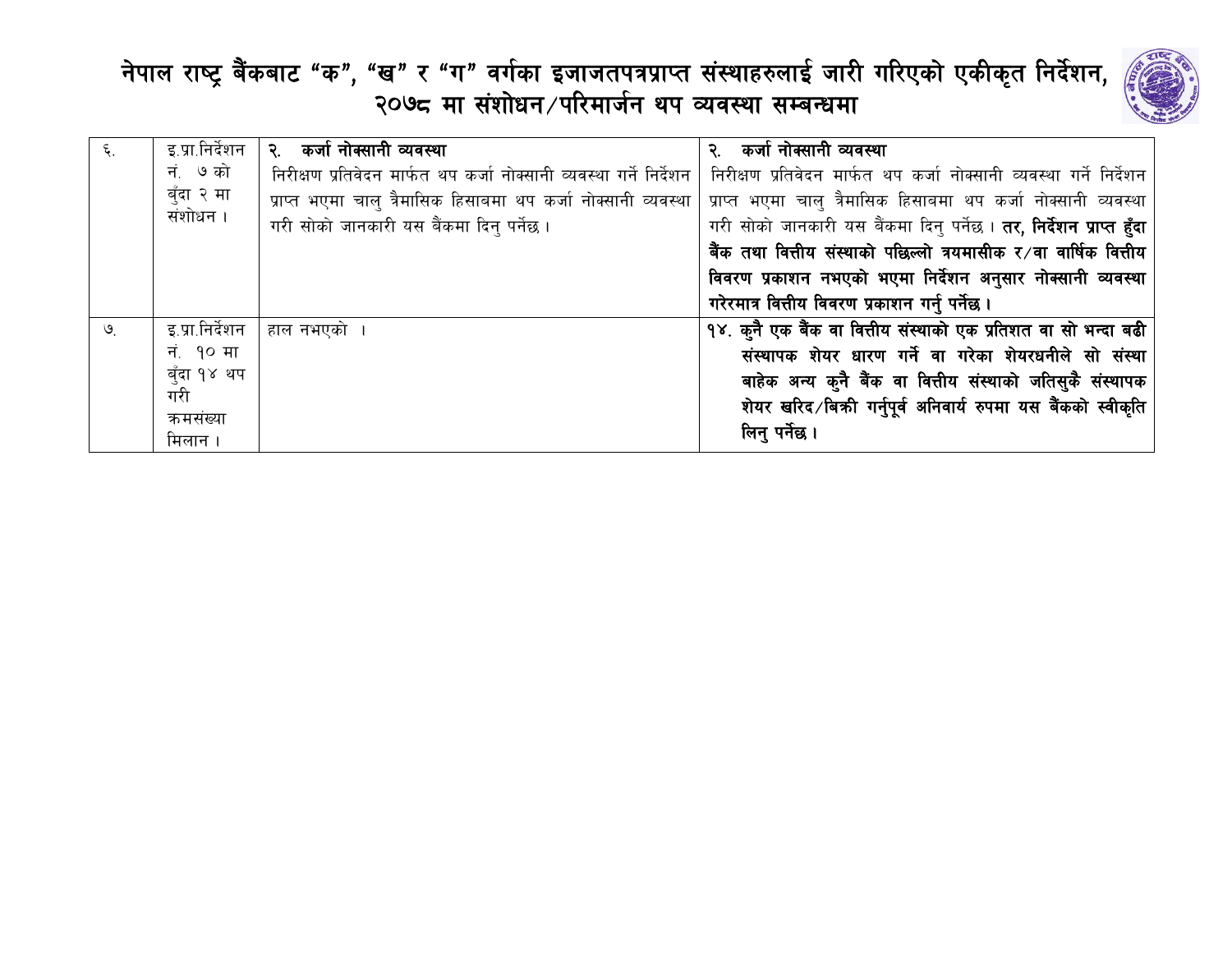

|    | निर्देशन नं.  |                                                                                                                                             |                                                    |                                                     |                                                                                                                                 |                                                   |                                                                                                        |                                                                           |                                                                  |                  |                                                              |
|----|---------------|---------------------------------------------------------------------------------------------------------------------------------------------|----------------------------------------------------|-----------------------------------------------------|---------------------------------------------------------------------------------------------------------------------------------|---------------------------------------------------|--------------------------------------------------------------------------------------------------------|---------------------------------------------------------------------------|------------------------------------------------------------------|------------------|--------------------------------------------------------------|
| ζ. | १७ को बुँदा   | (१) न्युनतम कर्जा प्रवाह :<br>यस बैंकबाट इजाजतपत्रप्राप्त वाणिज्य बैकले कुल कर्जा                                                           |                                                    |                                                     |                                                                                                                                 |                                                   | (क)२०८२ असार मसान्तसम्ममा देहायबमोजिम न्यूनतम १५ प्रतिशत<br>कर्जा कृषि क्षेत्रमा प्रवाह गर्न् पर्नेछ । |                                                                           |                                                                  |                  |                                                              |
|    | नं.१७ को      |                                                                                                                                             |                                                    |                                                     |                                                                                                                                 |                                                   |                                                                                                        |                                                                           |                                                                  |                  |                                                              |
|    | उपबुँदा १ मा  | सापटको देहाय बमोजिम तोकिएका क्षेत्रमा कर्जा प्रवाह गर्न                                                                                     |                                                    |                                                     |                                                                                                                                 |                                                   |                                                                                                        |                                                                           |                                                                  |                  |                                                              |
|    | खण्ड घर ङ     |                                                                                                                                             | पर्ने छ :                                          |                                                     |                                                                                                                                 |                                                   |                                                                                                        | २०७९ असार                                                                 | २०८० असार                                                        | २०८१ असार        | २०८२ असार                                                    |
|    | थप गरी        |                                                                                                                                             |                                                    |                                                     |                                                                                                                                 | (क) २०८० असार मसान्तसम्ममा देहायबमोजिम न्यूनतम १५ |                                                                                                        | मसान्त                                                                    | मसान्त                                                           | मसान्त           | मसान्त                                                       |
|    | कमसंख्या      |                                                                                                                                             | प्रतिशत कर्जा कृषि क्षेत्रमा प्रवाह गर्न् पर्नेछ । |                                                     |                                                                                                                                 |                                                   |                                                                                                        | १२ प्रतिशत                                                                | १३ प्रतिशत                                                       | १४ प्रतिशत       | १५ प्रतिशत                                                   |
|    | मिलान गर्ने । |                                                                                                                                             |                                                    |                                                     |                                                                                                                                 |                                                   |                                                                                                        |                                                                           |                                                                  |                  |                                                              |
|    |               |                                                                                                                                             | २०७८ असार<br>मसान्त                                | २०७९<br>मसान्त                                      | २०८०<br>असार<br>मसान्त                                                                                                          | असार                                              |                                                                                                        |                                                                           | (ख) <b>२०८२</b> असार मसान्तसम्ममा देहायबमोजिम न्यूनतम १० प्रतिशत |                  |                                                              |
|    |               |                                                                                                                                             |                                                    |                                                     |                                                                                                                                 |                                                   |                                                                                                        |                                                                           | कर्जा उर्जा क्षेत्रमा प्रवाह गर्न् पर्नेछ ।                      |                  |                                                              |
|    |               |                                                                                                                                             | ११ प्रतिशत                                         | १३ प्रतिशत                                          | १५ प्रतिशत                                                                                                                      |                                                   |                                                                                                        | २०७९ असार                                                                 | २०८० असार                                                        | २०द१ असार        | २०८२ असार                                                    |
|    |               |                                                                                                                                             | (ख) २०८१ असार मसान्तसम्ममा देहायबमोजिम न्यूनतम १०  |                                                     |                                                                                                                                 |                                                   |                                                                                                        | मसान्त                                                                    | मसान्त                                                           | मसान्त           | मसान्त                                                       |
|    |               |                                                                                                                                             |                                                    | प्रतिशत कर्जा उर्जा क्षेत्रमा प्रवाह गर्न् पर्नेछ । |                                                                                                                                 |                                                   |                                                                                                        | ६ प्रतिशत                                                                 | ७ प्रतिशत                                                        | <i>द</i> प्रतिशत | १० प्रतिशत                                                   |
|    |               |                                                                                                                                             | २०७८ असार                                          | २०७९ असार                                           | २०८० असार                                                                                                                       | २०८१ असार                                         |                                                                                                        |                                                                           | (ग) २०८२ असार मसान्तसम्ममा देहायबमोजिम न्यूनतम १५ प्रतिशत        |                  |                                                              |
|    |               | मसान्त                                                                                                                                      |                                                    | मसान्त                                              | मसान्त                                                                                                                          | मसान्त                                            |                                                                                                        |                                                                           |                                                                  |                  | कर्जा लघु, घरेलु, साना एवम् मभ्गौला उद्यमका क्षेत्रमा (रु. १ |
|    |               |                                                                                                                                             |                                                    | ७ प्रतिशत                                           | ९ प्रतिशत                                                                                                                       | १० प्रतिशत                                        |                                                                                                        |                                                                           | करोडभन्दा कम रकमका कर्जा तथा प्रत्यक्ष रुपमा प्रवाह भएका         |                  |                                                              |
|    |               | ६ प्रतिशत                                                                                                                                   |                                                    |                                                     | विपन्न वर्ग कर्जासमेत) प्रवाह गर्न् पर्नेछ ।                                                                                    |                                                   |                                                                                                        |                                                                           |                                                                  |                  |                                                              |
|    |               |                                                                                                                                             | (ग) २०८१ असार मसान्तसम्ममा देहायबमोजिम न्यूनतम १५  |                                                     |                                                                                                                                 |                                                   |                                                                                                        | २०७९<br>असार                                                              | २०८० असार                                                        | २०द१ असार        | २०८२ असार                                                    |
|    |               | प्रतिशत कर्जा लघु, घरेलु, साना एवम् मभ्गौला उद्यमका क्षेत्रमा                                                                               |                                                    | मसान्त                                              | मसान्त                                                                                                                          | मसान्त                                            | मसान्त                                                                                                 |                                                                           |                                                                  |                  |                                                              |
|    |               | (रु. १ करोडभन्दा कम रकमका कर्जा <b>तथा प्रत्यक्ष रुपमा प्रवाह</b>                                                                           |                                                    |                                                     |                                                                                                                                 |                                                   |                                                                                                        |                                                                           |                                                                  |                  |                                                              |
|    |               |                                                                                                                                             | भएका विपन्न वर्ग कर्जासमेत) प्रवाह गर्न् पर्नेछ।   |                                                     |                                                                                                                                 |                                                   |                                                                                                        | ११ प्रतिशत                                                                | १२ प्रतिशत                                                       | १३ प्रतिशत       | १५ प्रतिशत                                                   |
|    |               |                                                                                                                                             | २०७८<br>असार                                       | २०७९ असार                                           | २०८० असार                                                                                                                       | २०८१ असार                                         |                                                                                                        | बैंक तथा वित्तीय संस्थाले यस्तो कर्जा प्रवाह गर्दा स्वदेशी कच्चा पदार्थमा |                                                                  |                  |                                                              |
|    |               | मसान्त                                                                                                                                      |                                                    | मसान्त                                              | मसान्त                                                                                                                          | मसान्त                                            |                                                                                                        |                                                                           | आधारित उद्योगहरुको स्थापना तथा सञ्चालनमा विशेष प्राथमिकता दिन्   |                  |                                                              |
|    |               |                                                                                                                                             | ११ प्रतिशत                                         | १२ प्रतिशत                                          | १४ प्रतिशत                                                                                                                      | १५ प्रतिशत                                        |                                                                                                        | पर्नेछ ।                                                                  |                                                                  |                  |                                                              |
|    |               |                                                                                                                                             |                                                    |                                                     | <b>।</b> (घ) कृषि क्षेत्रमा तोकिएको न्यूनतम प्रतिशत कर्जा प्रवाह गरेका<br>वाणिज्य बैंकले तोकिएको अन्य क्षेत्रमा तोकिएको प्रतिशत |                                                   |                                                                                                        |                                                                           |                                                                  |                  |                                                              |
|    |               | बैंक तथा वित्तीय संस्थाले यस्तो कर्जा प्रवाह गर्दा स्वदेशी कच्चा पदार्थमा<br>आधारित उद्योगहरुको स्थापना तथा सञ्चालनमा विशेष प्राथमिकता दिन् |                                                    |                                                     |                                                                                                                                 | बमोजिम कर्जा लगानी गर्न नसकेमा नपुग प्रतिशत रकम   |                                                                                                        |                                                                           |                                                                  |                  |                                                              |
|    |               | पर्नेछ ।                                                                                                                                    |                                                    |                                                     | तोकिएका क्षेत्रअन्तर्गतका क्षेत्र मध्ये आफ् <b>नो विशेषज्ञता भएको</b>                                                           |                                                   |                                                                                                        |                                                                           |                                                                  |                  |                                                              |
|    |               |                                                                                                                                             |                                                    |                                                     |                                                                                                                                 |                                                   |                                                                                                        |                                                                           |                                                                  |                  | क्षेत्रमा थप लगानी गरी खण्ड (क), (ख) र (ग) मा तोकिएको क्ल    |
|    |               |                                                                                                                                             |                                                    |                                                     |                                                                                                                                 |                                                   |                                                                                                        |                                                                           | प्रतिशतमा गणना गर्न सक्नेछन्।                                    |                  |                                                              |
|    |               |                                                                                                                                             |                                                    |                                                     |                                                                                                                                 |                                                   |                                                                                                        |                                                                           |                                                                  |                  |                                                              |